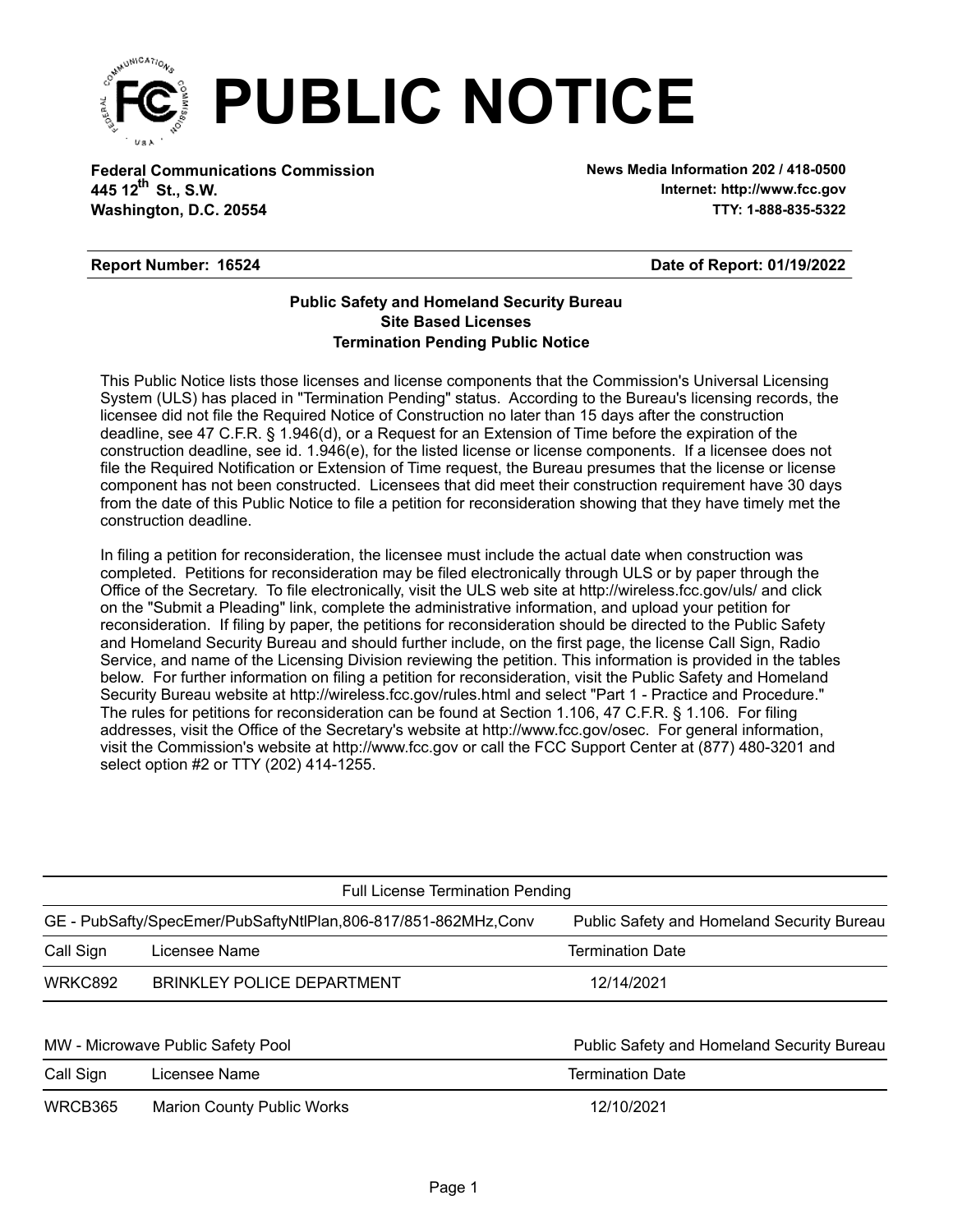|                                   |                                                         | <b>Full License Termination Pending</b>    |                                            |                  |           |                                      |
|-----------------------------------|---------------------------------------------------------|--------------------------------------------|--------------------------------------------|------------------|-----------|--------------------------------------|
| MW - Microwave Public Safety Pool |                                                         |                                            | Public Safety and Homeland Security Bureau |                  |           |                                      |
| Call Sign                         | Licensee Name                                           |                                            | <b>Termination Date</b>                    |                  |           |                                      |
| WRHS821                           | <b>Marion County Public Works</b>                       |                                            | 12/10/2021                                 |                  |           |                                      |
|                                   | PW - Public Safety Pool, Conventional                   |                                            | Public Safety and Homeland Security Bureau |                  |           |                                      |
| Call Sign                         | Licensee Name                                           |                                            | <b>Termination Date</b>                    |                  |           |                                      |
| WRKC535                           | WAUZEKA, VILLAGE OF                                     |                                            | 12/10/2021                                 |                  |           |                                      |
|                                   |                                                         | <b>Location Termination Pending</b>        |                                            |                  |           |                                      |
| Call Sign                         | Licensee Name                                           | City                                       | <b>State</b>                               |                  | #         | <b>Location Termination</b><br>Date  |
|                                   |                                                         | Latitude                                   | Longitude                                  |                  |           |                                      |
|                                   |                                                         | <b>Frequency Termination Pending</b>       |                                            |                  |           |                                      |
|                                   | IQ - Intelligent Transportation Service (Public Safety) |                                            | Public Safety and Homeland Security Bureau |                  |           |                                      |
| Call Sign<br><b>Stn Class</b>     | Licensee Name<br>Lower/Upper Frequency                  | City<br>Latitude                           | <b>State</b><br>Longitude                  | Path#            | #         | Date                                 |
| WQXH871                           |                                                         |                                            |                                            | 89               | 1         |                                      |
| FB                                | State of Michigan<br>5895.00000000-5905.00000000        | <b>Sterling Height: MI</b><br>42-35-48.0 N | 83-1-50.6 W                                |                  |           | Loc./ Ant. Termination<br>12/14/2021 |
|                                   | MW - Microwave Public Safety Pool                       |                                            | Public Safety and Homeland Security Bureau |                  |           |                                      |
| Call Sign<br>Stn Class            | Licensee Name<br>Lower/Upper Frequency                  | City<br>Latitude                           | <b>State</b><br>Longitude                  | Loc. /<br>Path # | Ant.<br># | Termination<br>Date                  |
| <b>WQKI220</b>                    |                                                         | Keasbey                                    | <b>NJ</b>                                  | 1                |           | 12/11/2021                           |
| <b>FXO</b>                        | Woodbrigde PD<br>10835.00000000                         | 40-30-58.7 N                               | 74-18-32.6 W                               | 2                |           |                                      |
| <b>WQKI236</b>                    | Woodbrigde PD                                           | <b>WOODBRIDGE NJ</b>                       |                                            | 1                |           | 12/11/2021                           |

| Call Sign<br>Stn Class | Licensee Name<br>Lower/Upper Frequency | City<br>Latitude | State<br>Longitude | Loc./ Ant. Termination<br>Path #<br>- #<br>Date |
|------------------------|----------------------------------------|------------------|--------------------|-------------------------------------------------|
| WPPX251                | LEBANON, CITY OF                       |                  |                    | 12/14/2021<br>5.                                |
| МO                     | 460.21250000                           |                  | --                 |                                                 |
| WPPX251                | LEBANON, CITY OF                       |                  |                    | 12/14/2021<br>5.                                |
| MO                     | 465.21250000                           | --               | $- -$              |                                                 |